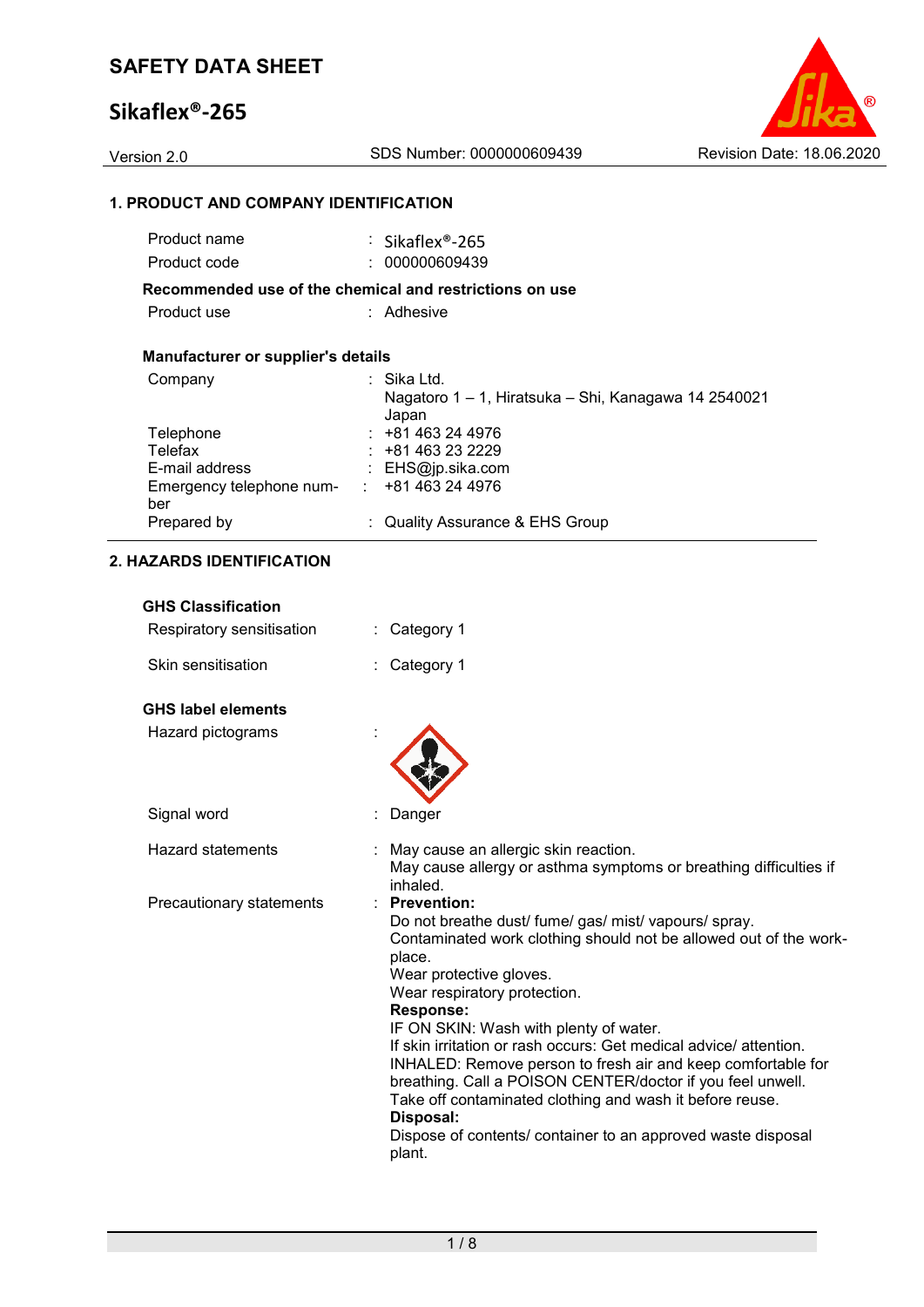# **Sikaflex®-265**



**Other hazards which do not result in classification** None known.

### **3. COMPOSITION/INFORMATION ON INGREDIENTS**

Substance / Mixture : Mixture

### **Hazardous components**

| Chemical name                       | CAS-No.   | Concentration (%)   ENCS/ISHL |          |
|-------------------------------------|-----------|-------------------------------|----------|
|                                     |           |                               | I number |
| 4,4'-methylenediphenyl diisocyanate | 101-68-8  | $>= 0.1 - 5.1$                | 4-118    |
| Carbon black                        | 1333-86-4 | $>=10 - 520$                  |          |

### **4. FIRST AID MEASURES**

| General advice              | : Move out of dangerous area.<br>Consult a physician.          |
|-----------------------------|----------------------------------------------------------------|
|                             | Show this safety data sheet to the doctor in attendance.       |
| If inhaled                  | : Move to fresh air.                                           |
|                             | Consult a physician after significant exposure.                |
| In case of skin contact     | : Take off contaminated clothing and shoes immediately.        |
|                             | Wash off with soap and plenty of water.                        |
|                             | If symptoms persist, call a physician.                         |
| In case of eye contact      | : Remove contact lenses.                                       |
|                             | Keep eye wide open while rinsing.                              |
|                             | If eye irritation persists, consult a specialist.              |
| If swallowed                | : Clean mouth with water and drink afterwards plenty of water. |
|                             | Do not give milk or alcoholic beverages.                       |
|                             | Never give anything by mouth to an unconscious person.         |
| Most important symptoms     | : sensitising effects                                          |
| and effects, both acute and | Asthmatic appearance                                           |
| delayed                     | Allergic reactions                                             |
|                             | See Section 11 for more detailed information on health effects |
|                             | and symptoms.                                                  |
| Notes to physician          | : Treat symptomatically.                                       |

#### **5. FIREFIGHTING MEASURES**

| Suitable extinguishing media                                                            | : Use extinguishing measures that are appropriate to local cir-                                                         |
|-----------------------------------------------------------------------------------------|-------------------------------------------------------------------------------------------------------------------------|
| Hazardous combustion prod-                                                              | cumstances and the surrounding environment.                                                                             |
| ucts                                                                                    | : No hazardous combustion products are known                                                                            |
| Specific extinguishing meth-<br>ods<br>Special protective equipment<br>for firefighters | : Standard procedure for chemical fires.<br>$\therefore$ In the event of fire, wear self-contained breathing apparatus. |

#### **6. ACCIDENTAL RELEASE MEASURES**

| Personal precautions, protec- | : Use personal protective equipment. |
|-------------------------------|--------------------------------------|
| tive equipment and emer-      | Deny access to unprotected persons.  |
| gency procedures              |                                      |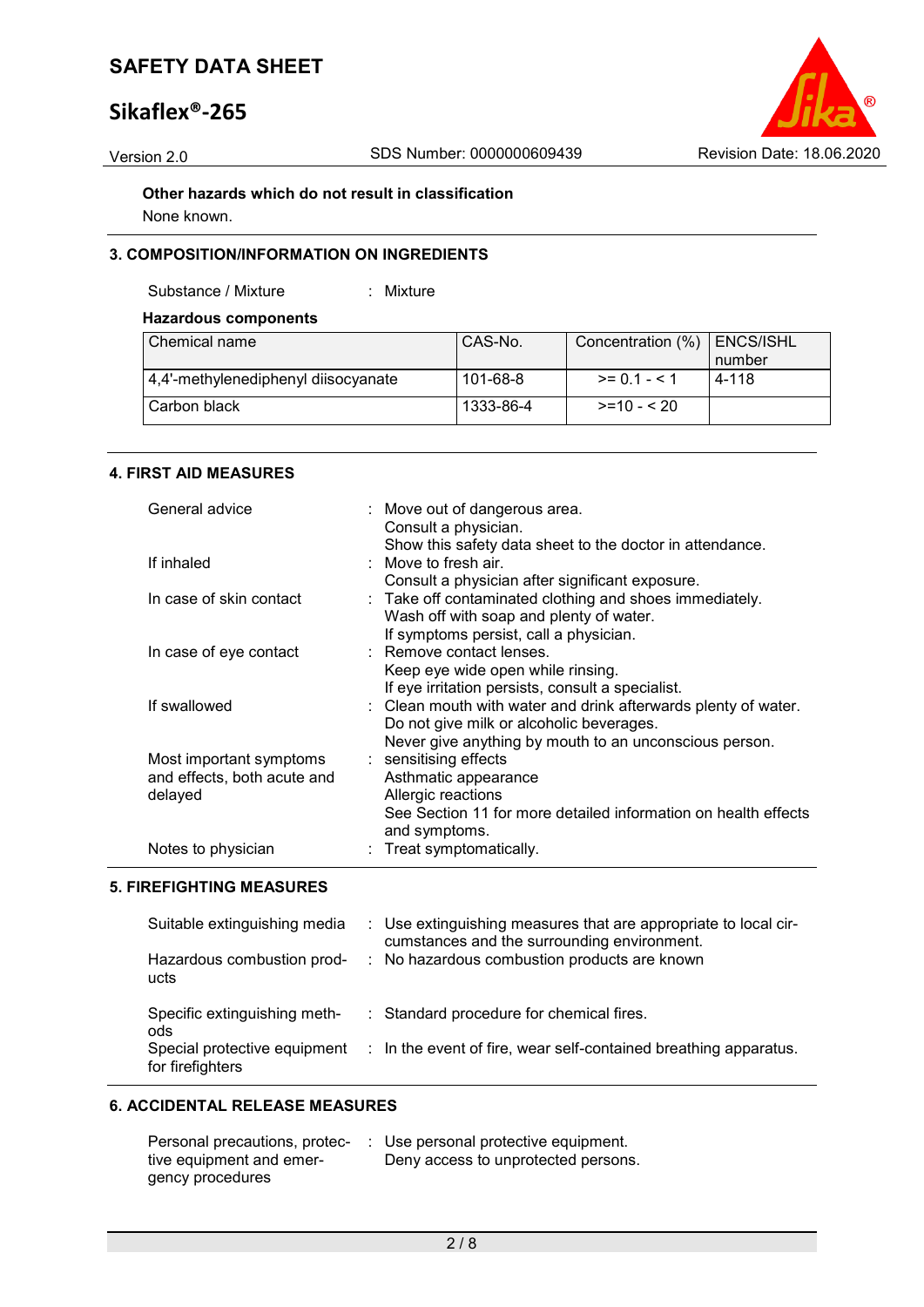# **Sikaflex®-265**



| Version 2.0                                              | SDS Number: 0000000609439                                                                                                                                        | <b>Revision Date: 18.06.2020</b> |
|----------------------------------------------------------|------------------------------------------------------------------------------------------------------------------------------------------------------------------|----------------------------------|
| Environmental precautions                                | : Do not flush into surface water or sanitary sewer system.<br>If the product contaminates rivers and lakes or drains inform<br>respective authorities.          |                                  |
| Methods and materials for<br>containment and cleaning up | : Soak up with inert absorbent material (e.g. sand, silica gel,<br>acid binder, universal binder, sawdust).<br>Keep in suitable, closed containers for disposal. |                                  |

### **7. HANDLING AND STORAGE**

**Handling**

| Advice on protection against<br>fire and explosion | : Normal measures for preventive fire protection.                                                                                                                                                                                                                                                                                                                                                                                                                                                                                                                                                                        |
|----------------------------------------------------|--------------------------------------------------------------------------------------------------------------------------------------------------------------------------------------------------------------------------------------------------------------------------------------------------------------------------------------------------------------------------------------------------------------------------------------------------------------------------------------------------------------------------------------------------------------------------------------------------------------------------|
| Advice on safe handling<br>Avoidance of contact    | : Do not breathe vapours or spray mist.<br>Avoid exceeding the given occupational exposure limits (see section<br>8).<br>Do not get in eyes, on skin, or on clothing.<br>For personal protection see section 8.<br>Persons with a history of skin sensitisation problems or asthma, al-<br>lergies, chronic or recurrent respiratory disease should not be em-<br>ployed in any process in which this mixture is being used.<br>Smoking, eating and drinking should be prohibited in the application<br>area.<br>Follow standard hygiene measures when handling chemical prod-<br>ucts<br>$\therefore$ No data available |
| Hygiene measures                                   | : Handle in accordance with good industrial hygiene and safety prac-<br>tice.<br>When using do not eat or drink.<br>When using do not smoke.<br>Wash hands before breaks and at the end of workday.                                                                                                                                                                                                                                                                                                                                                                                                                      |
| <b>Storage</b>                                     |                                                                                                                                                                                                                                                                                                                                                                                                                                                                                                                                                                                                                          |
| Conditions for safe storage                        | : Keep container tightly closed in a dry and well-ventilated place.<br>Store in accordance with local regulations.                                                                                                                                                                                                                                                                                                                                                                                                                                                                                                       |
| Materials to avoid                                 | : No special restrictions on storage with other products.                                                                                                                                                                                                                                                                                                                                                                                                                                                                                                                                                                |

### **8. EXPOSURE CONTROLS/PERSONAL PROTECTION**

### **Threshold limit value and permissible exposure limits for each component in the work environment**

| Components                    | CAS-No.                                                           | Value type   | Control parame-         | <b>Basis</b> |
|-------------------------------|-------------------------------------------------------------------|--------------|-------------------------|--------------|
|                               |                                                                   | (Form of ex- | ters / Permissible      |              |
|                               |                                                                   | posure)      | concentration           |              |
| 4,4'-methylenediphenyl diiso- | $101 - 68 - 8$                                                    | OEL-M        | $0.05 \,\mathrm{mg/m3}$ | JP OEL       |
| cyanate                       |                                                                   |              |                         | <b>JSOH</b>  |
|                               | Further information: Airway sensitizing agent; Group 1 substances |              |                         |              |
|                               | which induce allergic reactions in humans                         |              |                         |              |
|                               |                                                                   | <b>TWA</b>   | $0.005$ ppm             | <b>ACGIH</b> |

## **Personal protective equipment**

| Respiratory protection | Use respiratory protection unless adequate local exhaust ventila- |
|------------------------|-------------------------------------------------------------------|
|                        |                                                                   |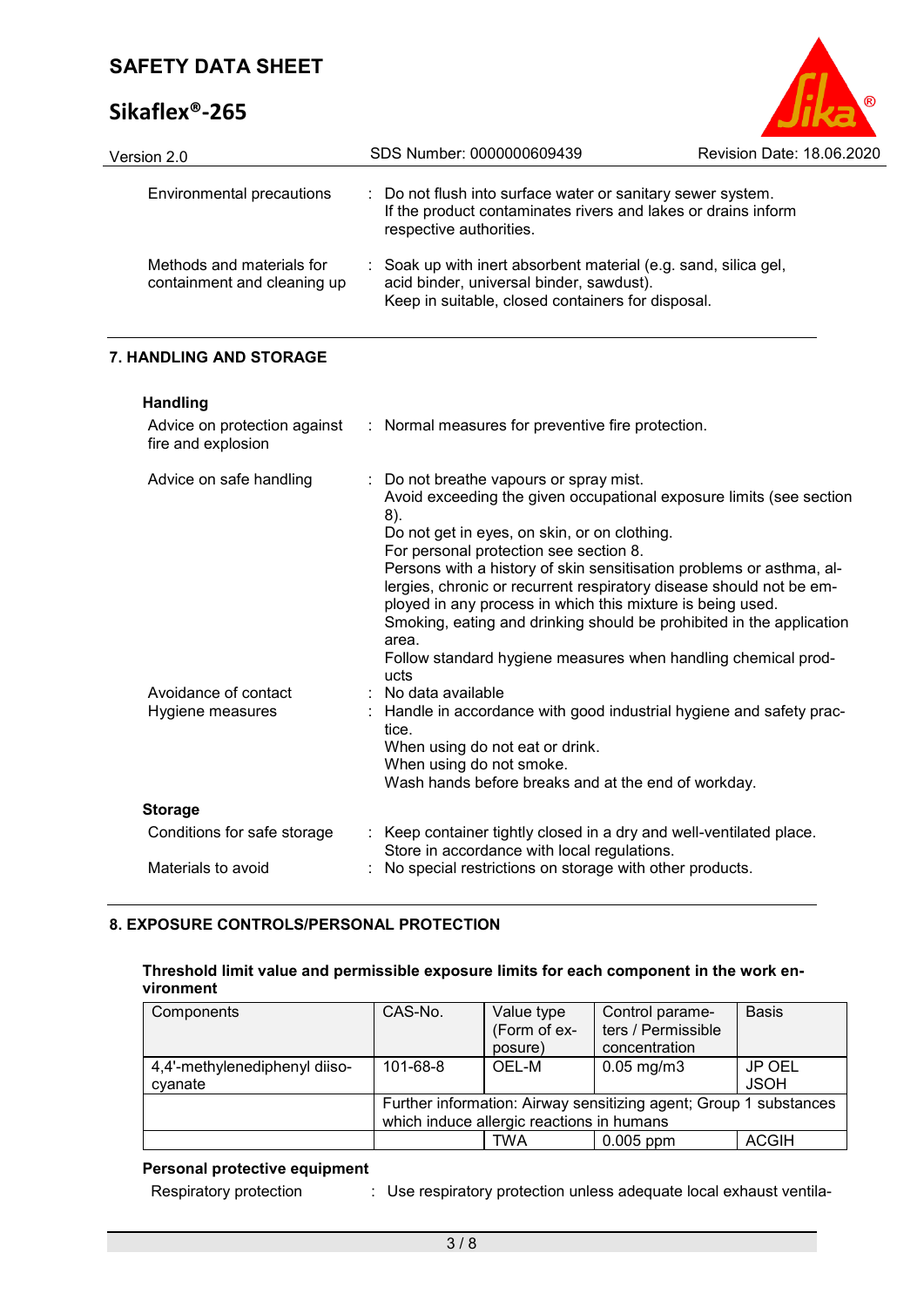# **Sikaflex®-265**



| Version 2.0              | SDS Number: 0000000609439                                                                                                                                                                                                                                                                                                                                                                                    | Revision Date: 18.06.2020 |
|--------------------------|--------------------------------------------------------------------------------------------------------------------------------------------------------------------------------------------------------------------------------------------------------------------------------------------------------------------------------------------------------------------------------------------------------------|---------------------------|
|                          | tion is provided or exposure assessment demonstrates that expo-<br>sures are within recommended exposure guidelines.<br>The filter class for the respirator must be suitable for the maximum<br>expected contaminant concentration (gas/vapour/aerosol/particu-<br>lates) that may arise when handling the product. If this concentra-<br>tion is exceeded, self-contained breathing apparatus must be used. |                           |
| Hand protection          | : Chemical-resistant, impervious gloves complying with an approved<br>standard should be worn at all times when handling chemical prod-<br>ucts if a risk assessment indicates this is necessary.                                                                                                                                                                                                            |                           |
| Eye protection           | : Safety eyewear complying with an approved standard should be<br>used when a risk assessment indicates this is necessary.                                                                                                                                                                                                                                                                                   |                           |
| Skin and body protection | : Choose body protection in relation to its type, to the concentration<br>and amount of dangerous substances, and to the specific work-<br>place.                                                                                                                                                                                                                                                            |                           |

### **9. PHYSICAL AND CHEMICAL PROPERTIES**

| Appearance                                  |    | Paste                                   |
|---------------------------------------------|----|-----------------------------------------|
| Colour                                      |    | <b>Black</b>                            |
| Odour                                       |    | Characteristic                          |
| <b>Odour Threshold</b>                      |    | No data available                       |
| pH                                          |    | Not applicable                          |
| Melting point/range / Freezing<br>point     | ÷. | No data available                       |
| Boiling point/boiling range                 | ÷  | No data available                       |
| Flash point                                 |    | ca. 140 °C (284 °F), Method: Closed cup |
| Evaporation rate                            |    | No data available                       |
| Flammability                                |    | No data available                       |
| Upper explosion limit                       |    | No data available                       |
| Lower explosion limit                       |    | No data available                       |
| Vapour pressure                             |    | 0.01 hPa (0.01 mmHg)                    |
| Relative vapour density                     |    | No data available                       |
| Density                                     |    | ca. 1.19 g/cm3 (23 °C (73 °F))          |
| Solubility(ies)<br>Water solubility         |    | insoluble                               |
| Partition coefficient: n-oc-<br>tanol/water |    | No data available                       |
| Auto-ignition temperature                   |    | No data available                       |
| Decomposition temperature                   | ÷  | No data available                       |
| Viscosity                                   |    |                                         |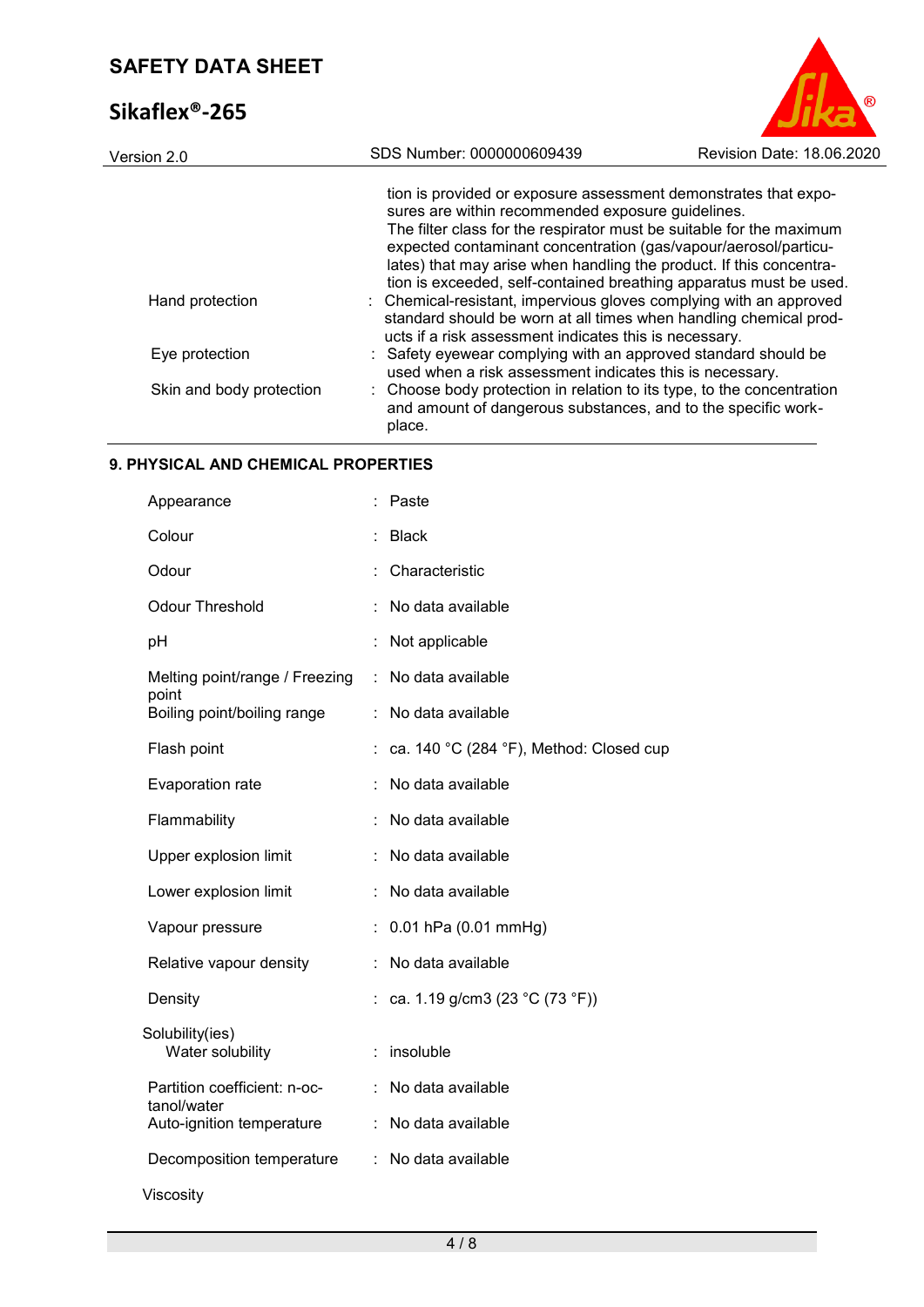# **Sikaflex®-265**



| Version 2.0          | SDS Number: 0000000609439      | Revision Date: 18.06.2020 |
|----------------------|--------------------------------|---------------------------|
| Viscosity, dynamic   | $\therefore$ No data available |                           |
| Viscosity, kinematic | : > 20.5 mm2/s (40 °C)         |                           |
| Explosive properties | $\therefore$ No data available |                           |
| Molecular weight     | $:$ No data available          |                           |
|                      |                                |                           |

#### **10. STABILITY AND REACTIVITY**

| Reactivity<br>Chemical stability<br>Possibility of hazardous reac-<br>tions          | : No dangerous reaction known under conditions of normal use.<br>: The product is chemically stable.<br>: No hazards to be specially mentioned. |
|--------------------------------------------------------------------------------------|-------------------------------------------------------------------------------------------------------------------------------------------------|
| Conditions to avoid<br>Incompatible materials<br>Hazardous decomposition<br>products | : No data available<br>$\therefore$ No data available<br>: No decomposition if stored and applied as directed.                                  |

#### **11. TOXICOLOGICAL INFORMATION**

#### **Acute toxicity**

Not classified based on available information.

# **Components:**

**Carbon black:**  $\therefore$  LD50 Oral (Rat): > 8,000 mg/kg

# **4,4'-methylenediphenyl diisocyanate:**

: Acute toxicity estimate: 1.5 mg/lTest atmosphere: dust/mist, Method: Expert judgement

#### **Skin corrosion/irritation**

Not classified based on available information.

### **Serious eye damage/eye irritation**

Not classified based on available information.

#### **Respiratory or skin sensitisation**

Skin sensitisation: May cause an allergic skin reaction Respiratory sensitisation: May cause allergy or asthma symptoms or breathing difficulties if inhaled.

### **Germ cell mutagenicity**

Not classified based on available information.

#### **Carcinogenicity**

Not classified based on available information.

#### **Reproductive toxicity**

Not classified based on available information.

#### **STOT - single exposure**

Not classified based on available information.

#### **STOT - repeated exposure**

Not classified based on available information.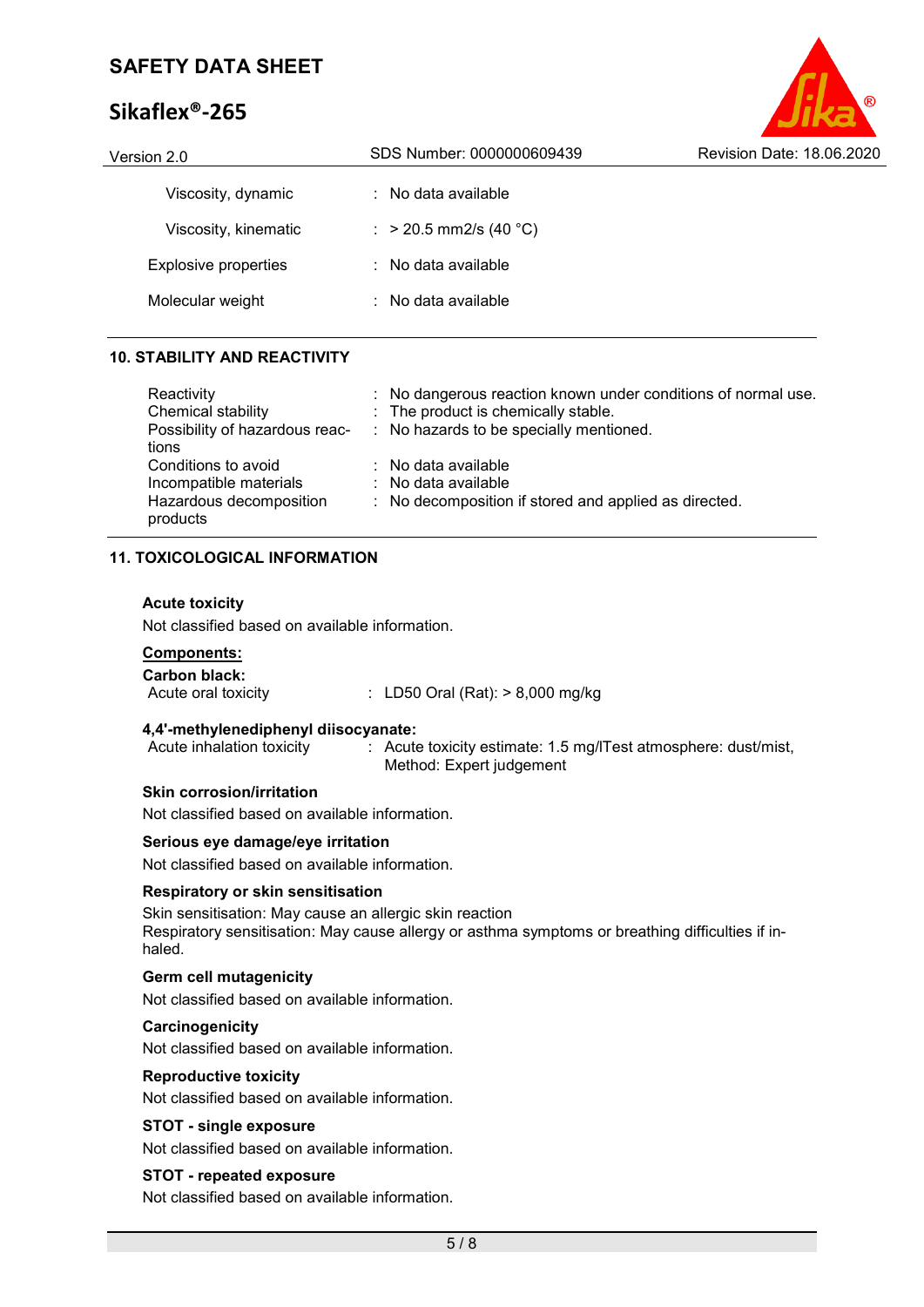# **Sikaflex®-265**



#### **Aspiration toxicity**

Not classified based on available information.

#### **12. ECOLOGICAL INFORMATION**

#### **Ecotoxicity**

### **Components:**

**Carbon black:**

 $\therefore$  LC50 (Brachydanio rerio (zebrafish)): > 1,000 mg/l Exposure time: 96 h

## **Persistence and degradability**

No data available

#### **Persistence and degradability**

No data available

#### **Bioaccumulative potential**

No data available

#### **Mobility in soil**

No data available

# **Hazardous to the ozone layer**

Not applicable

#### **Other adverse effects**

#### **Product:**

Additional ecological information

: An environmental hazard cannot be excluded in the event of unprofessional handling or disposal

### **13. DISPOSAL CONSIDERATIONS**

| <b>Disposal methods</b> |                                                                                      |
|-------------------------|--------------------------------------------------------------------------------------|
| Waste from residues     | : The product should not be allowed to enter drains, water<br>courses or the soil.   |
|                         | Do not contaminate ponds, waterways or ditches with chemi-<br>cal or used container. |
|                         | Send to a licensed waste management company.                                         |
| Contaminated packaging  | : Empty remaining contents.                                                          |
|                         | Dispose of as unused product.                                                        |
|                         | Do not re-use empty containers.                                                      |

### **14. TRANSPORT INFORMATION**

#### **International Regulations**

#### **UNRTDG**

Not regulated as a dangerous good

#### **IATA-DGR**

Not regulated as a dangerous good

#### **IMDG-Code**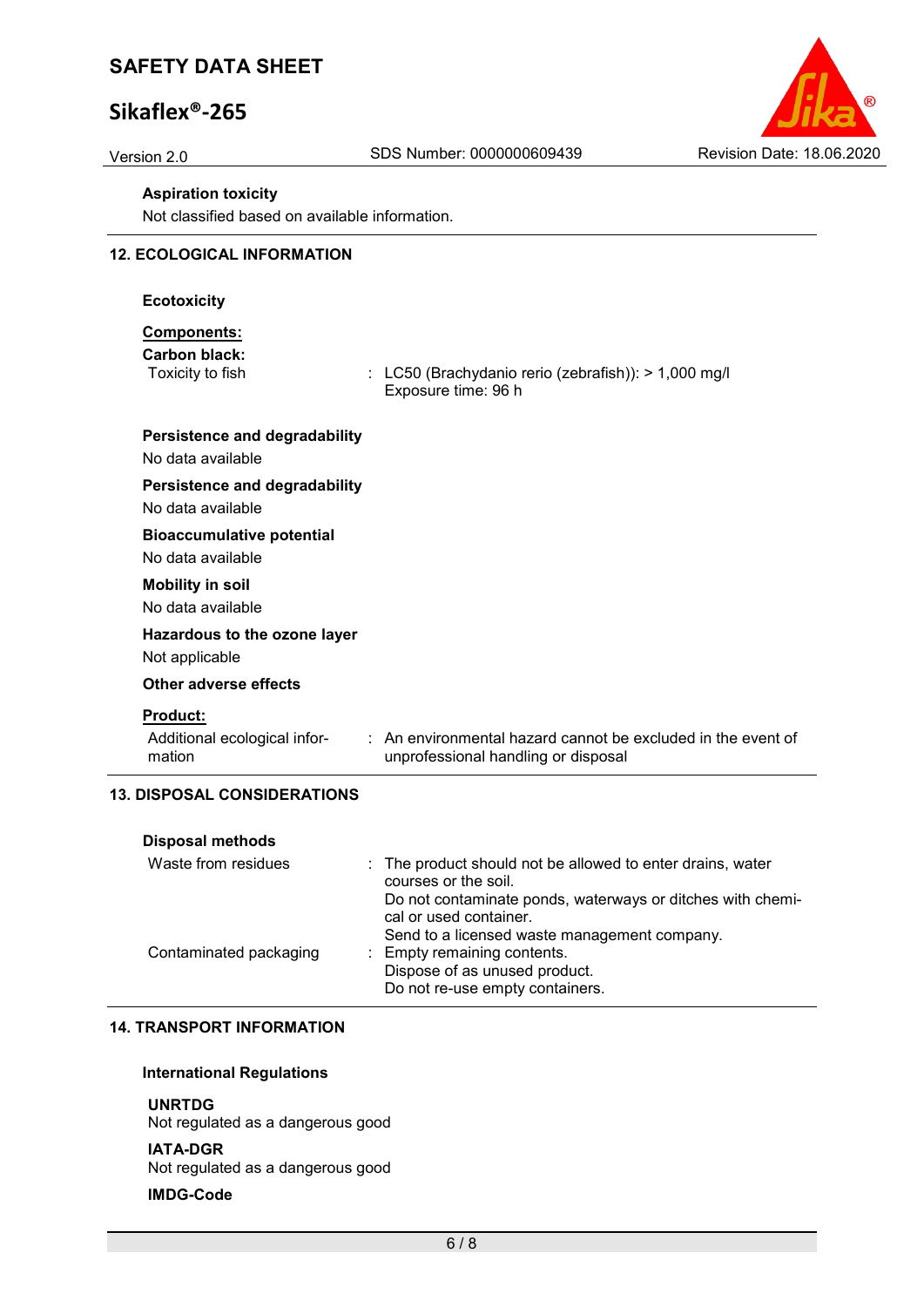# **Sikaflex®-265**



Not regulated as a dangerous good

# **Transport in bulk according to Annex II of MARPOL 73/78 and the IBC Code**

Not applicable for product as supplied.

#### **National Regulations**

Refer to section 15 for specific national regulation.

### **15. REGULATORY INFORMATION**

#### **Related Regulations**

**Fire Service Law** Not applicable

**Industrial Safety and Health Law**

#### **Harmful Substances Prohibited from Manufacture** Not applicable

**Harmful Substances Required Permission for Manufacture** Not applicable

**Substances Prevented From Impairment of Health** Not applicable

**Circular concerning Information on Chemicals having Mutagenicity - Annex 2: Information on Existing Chemicals having Mutagenicity** Not applicable

**Circular concerning Information on Chemicals having Mutagenicity - Annex 1: Information on Notified Substances having Mutagenicity** Not applicable

#### **Substances Subject to be Notified Names**

Article 57-2 (Enforcement Order Table 9)

| Chemical name                         | Number | Concentration (%) |
|---------------------------------------|--------|-------------------|
| l Carbon black                        | 130    | $>=10 - 20$       |
| Methylenebis(4,1-phenylene) diisocya- | 599    | $>=01 - 1$        |
| nate                                  |        |                   |

#### **Substances Subject to be Indicated Names**

Article 57 (Enforcement Order Article 18)

| Chemical in<br>name | Number |
|---------------------|--------|
| black<br>arbonب ت   | 30،    |

**Ordinance on Prevention of Hazards Due to Specified Chemical Substances** Not applicable

#### **Ordinance on Prevention of Lead Poisoning** Not applicable

**Ordinance on Prevention of Tetraalkyl Lead Poisoning** Not applicable

**Ordinance on Prevention of Organic Solvent Poisoning** Not applicable

**Poisonous and Deleterious Substances Control Law** Not applicable